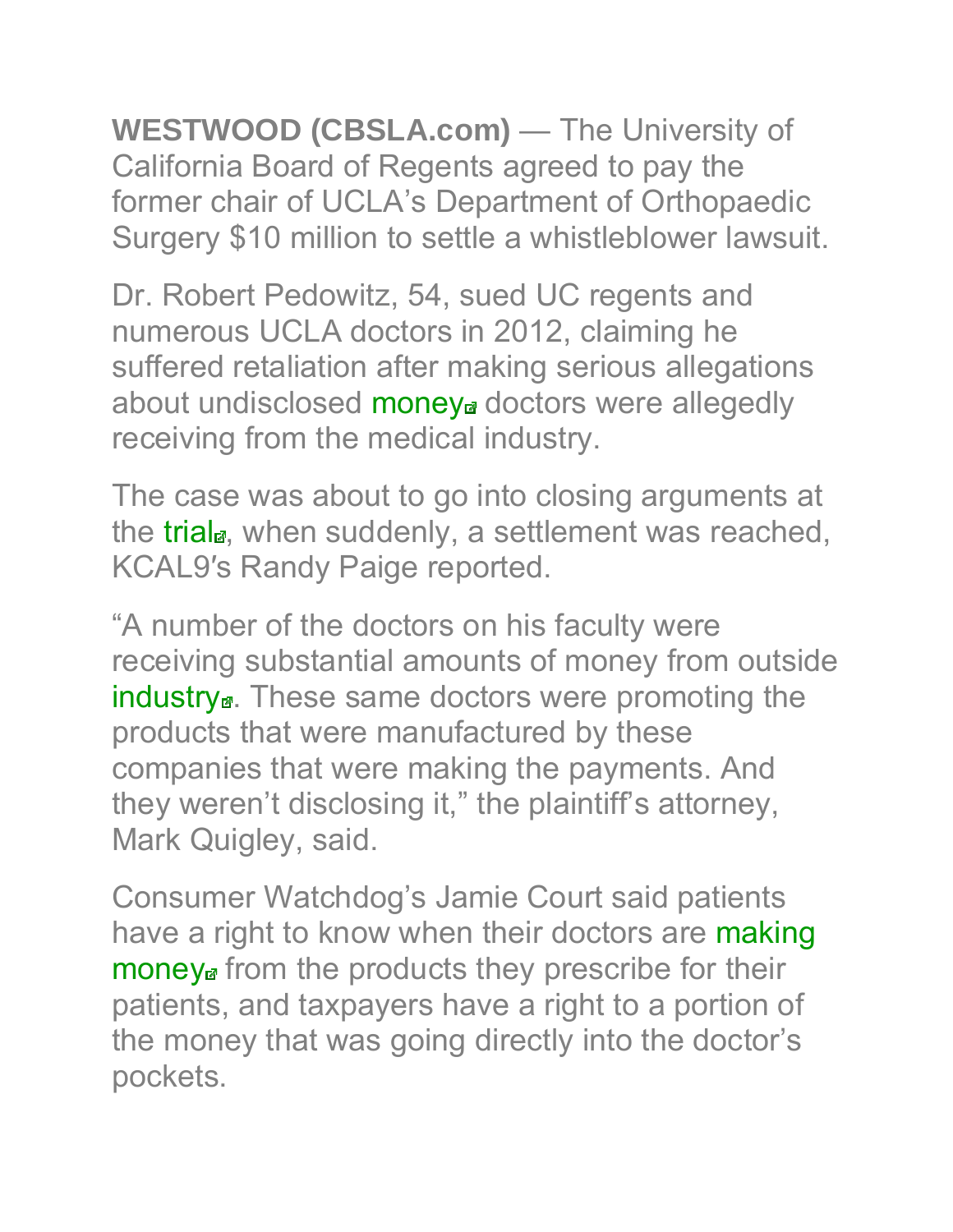"We can't afford that lost tax revenue, and patients really can't afford not to have the knowledge," he said.

UCLA declined KCAL9's request for an on-camera interview.

Instead, the university released a statement, which said, in part, "UCLA acted fully within the scope of law and UC policy in this case. Multiple investigations by university officials and independent investigators concluded that conduct by faculty members was lawful. Patient care was not compromised. UCLA adheres to stringent ethical and procedural guidelines and will continue efforts to do so."

"They're still in denial, they say they didn't do anything wrong, they say there were no patient safety issues, and that is not what the evidence was," Quigley said.

Judge Marilyn Milian of the People's Court gave her view on why a settlement was reached.

"Any litigant that settles a case does so because they think it will be cheaper to settle than to take a risk. In particular when that settlement is \$10 million, you don't arrive at that decision lightly. You consider how the trial went, you consider what your chances